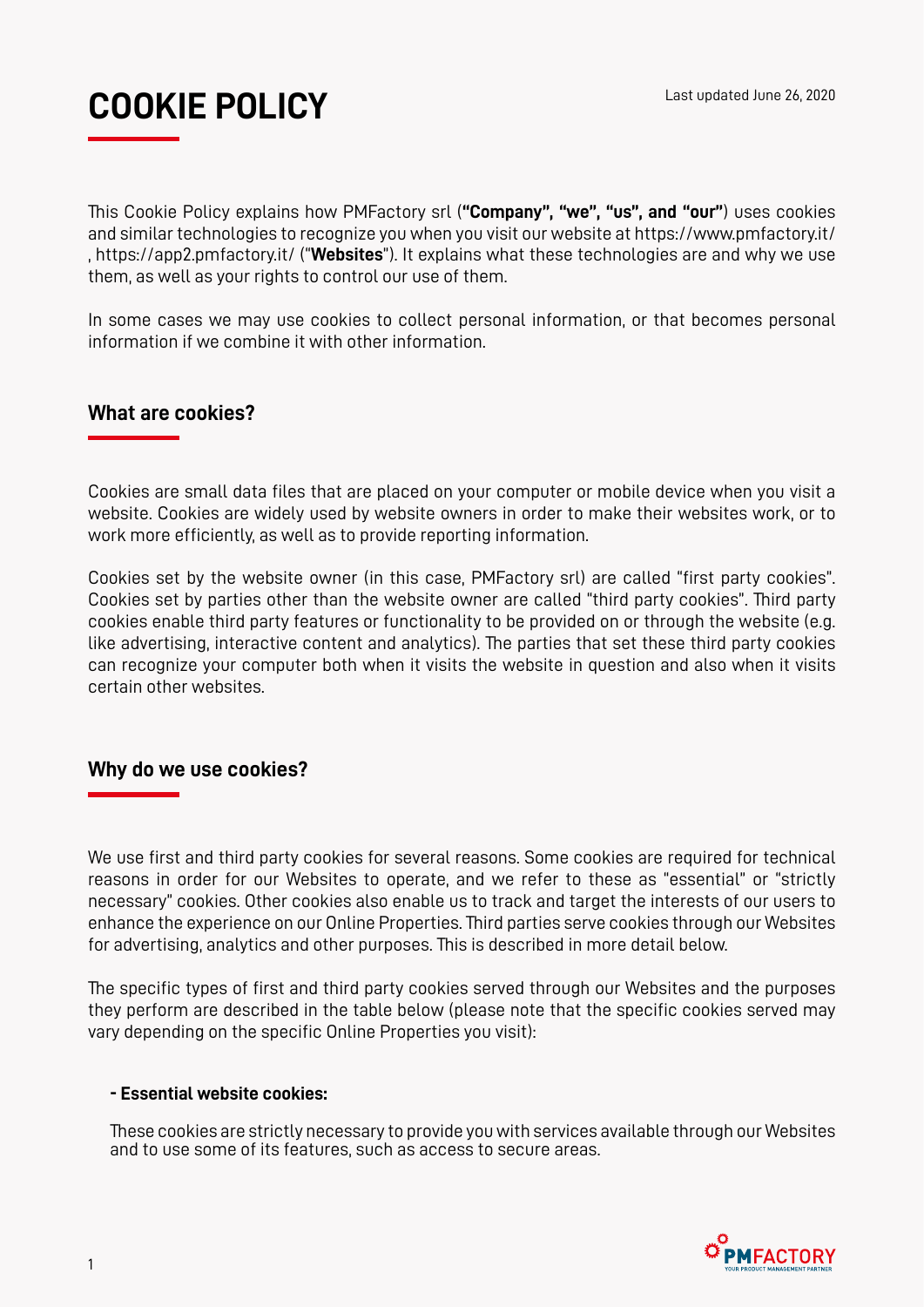#### **- Analytics and customization cookies:**

These cookies collect information that is used either in aggregate form to help us understand how our Websites are being used or how effective our marketing campaigns are, or to help us customize our Websites for you.

#### **Social Network**

Our site integrates buttons for functionality related to social media. By clicking on the buttons related to social networks, for example by visiting our Facebook, LinkedIn, etc. pages or by sharing a service on these networks, personal data can be collected automatically. The information you provide to these platforms in public areas (for example, comments and sharing) can easily be read, collected or stored by other users of social networks. These data are not collected by us personally but by social media, so we are not able to control the actions of other users or the actions of the same networks. Your activities on these platforms are regulated by the privacy policies of the companies that provide them.

Our site uses links to the following social networks:

**Facebook** [Privacy](https://www.facebook.com/privacy/explanation) [Cookies policy](https://www.facebook.com/policies/cookies/)

**Instagram** [Privacy](https://help.instagram.com/155833707900388) [Cookies policy](https://help.instagram.com/1896641480634370)

**LinkedIn** [Privacy](https://www.linkedin.com/legal/privacy-policy) [Cookies policy](https://www.linkedin.com/legal/cookie-policy)

### **How can I control cookies?**

You have the right to decide whether to accept or reject cookies. You can exercise your cookie rights by setting your preferences in the [Cookie Consent Manager.](https://www.pmfactory.it/en/consent.html) The Cookie Consent Manager allows you to select which categories of cookies you accept or reject. Essential cookies cannot be rejected as they are strictly necessary to provide you with services.

If you choose to reject cookies, you may still use our website though your access to some functionality and areas of our website may be restricted. You may also set or amend your web browser controls to accept or refuse cookies. As the means by which you can refuse cookies through your web browser controls vary from browser-to-browser, you should visit your browser's help menu for more information.

In addition, most advertising networks offer you a way to opt out of targeted advertising. If you would like to find out more information, please visit http://www.aboutads.info/choices/ or http:// www.youronlinechoices.com.

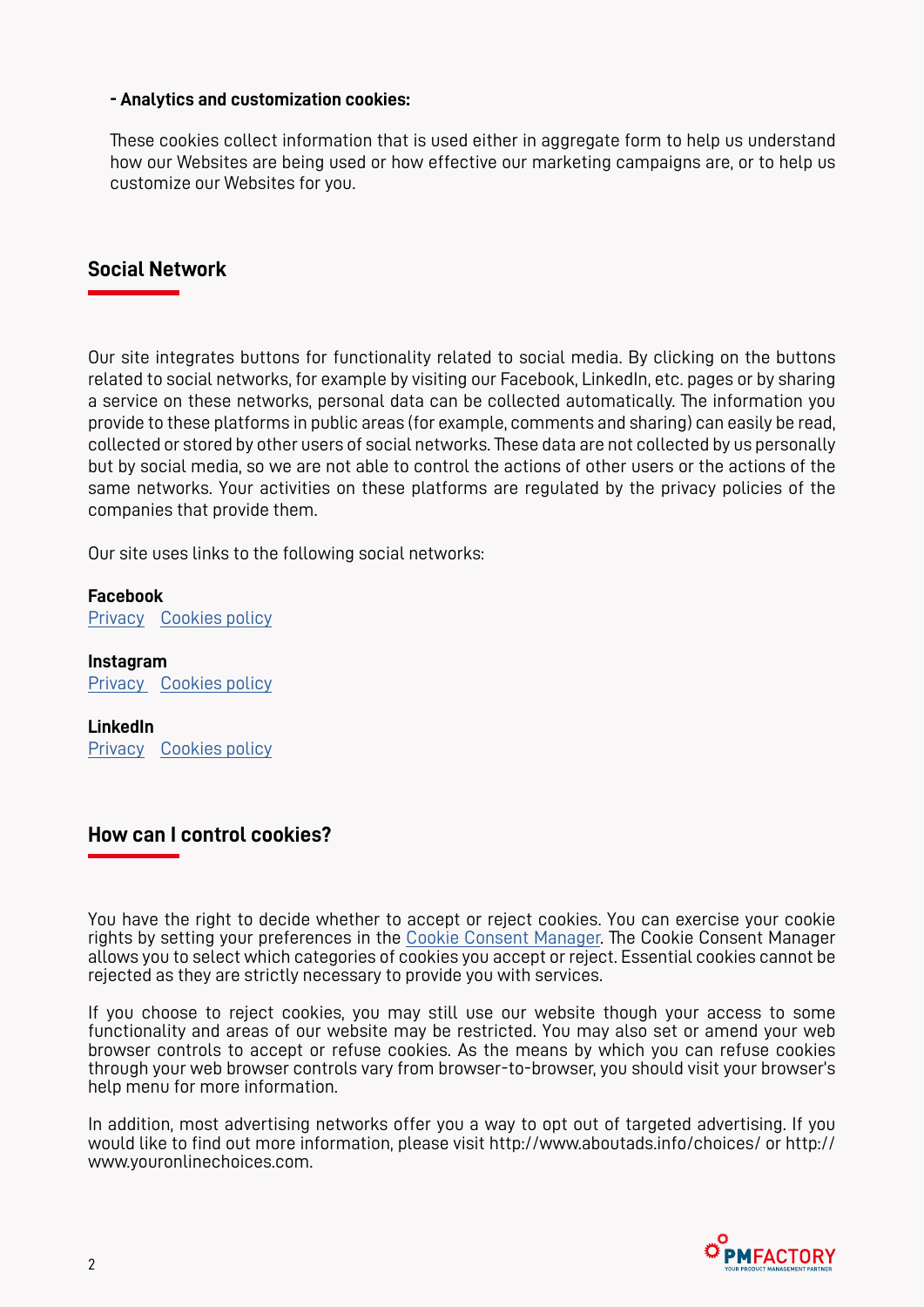### **What about other tracking technologies, like web beacons?**

Cookies are not the only way to recognize or track visitors to a website. We may use other, similar technologies from time to time, like web beacons (sometimes called "tracking pixels" or "clear gifs"). These are tiny graphics files that contain a unique identifier that enable us to recognize when someone has visited our Websites or opened an e-mail including them. This allows us, for example, to monitor the traffic patterns of users from one page within a website to another, to deliver or communicate with cookies, to understand whether you have come to the website from an online advertisement displayed on a third-party website, to improve site performance, and to measure the success of e-mail marketing campaigns. In many instances, these technologies are reliant on cookies to function properly, and so declining cookies will impair their functioning.

### **Do you use Flash cookies or Local Shared Objects?**

Websites may also use so-called "Flash Cookies" (also known as Local Shared Objects or "LSOs") to, among other things, collect and store information about your use of our services, fraud prevention and for other site operations.

If you do not want Flash Cookies stored on your computer, you can adjust the settings of your Flash player to block Flash Cookies storage using the tools contained in the [Website Storage](http://www.macromedia.com/support/documentation/en/flashplayer/help/settings_manager07.html#_blank)  [Settings Panel](http://www.macromedia.com/support/documentation/en/flashplayer/help/settings_manager07.html#_blank). You can also control Flash Cookies by going to the [Global Storage Settings Panel](http://www.macromedia.com/support/documentation/en/flashplayer/help/settings_manager03.html#_blank) and following the instructions (which may include instructions that explain, for example, how to delete existing Flash Cookies (referred to "information" on the Macromedia site), how to prevent Flash LSOs from being placed on your computer without your being asked, and (for Flash Player 8 and later) how to block Flash Cookies that are not being delivered by the operator of the page you are on at the time).

Please note that setting the Flash Player to restrict or limit acceptance of Flash Cookies may reduce or impede the functionality of some Flash applications, including, potentially, Flash applications used in connection with our services or online content.

### **How often will you update this Cookie Policy?**

We may update this Cookie Policy from time to time in order to reflect, for example, changes to the cookies we use or for other operational, legal or regulatory reasons. Please therefore re-visit this Cookie Policy regularly to stay informed about our use of cookies and related technologies.

The date at the top of this Cookie Policy indicates when it was last updated.